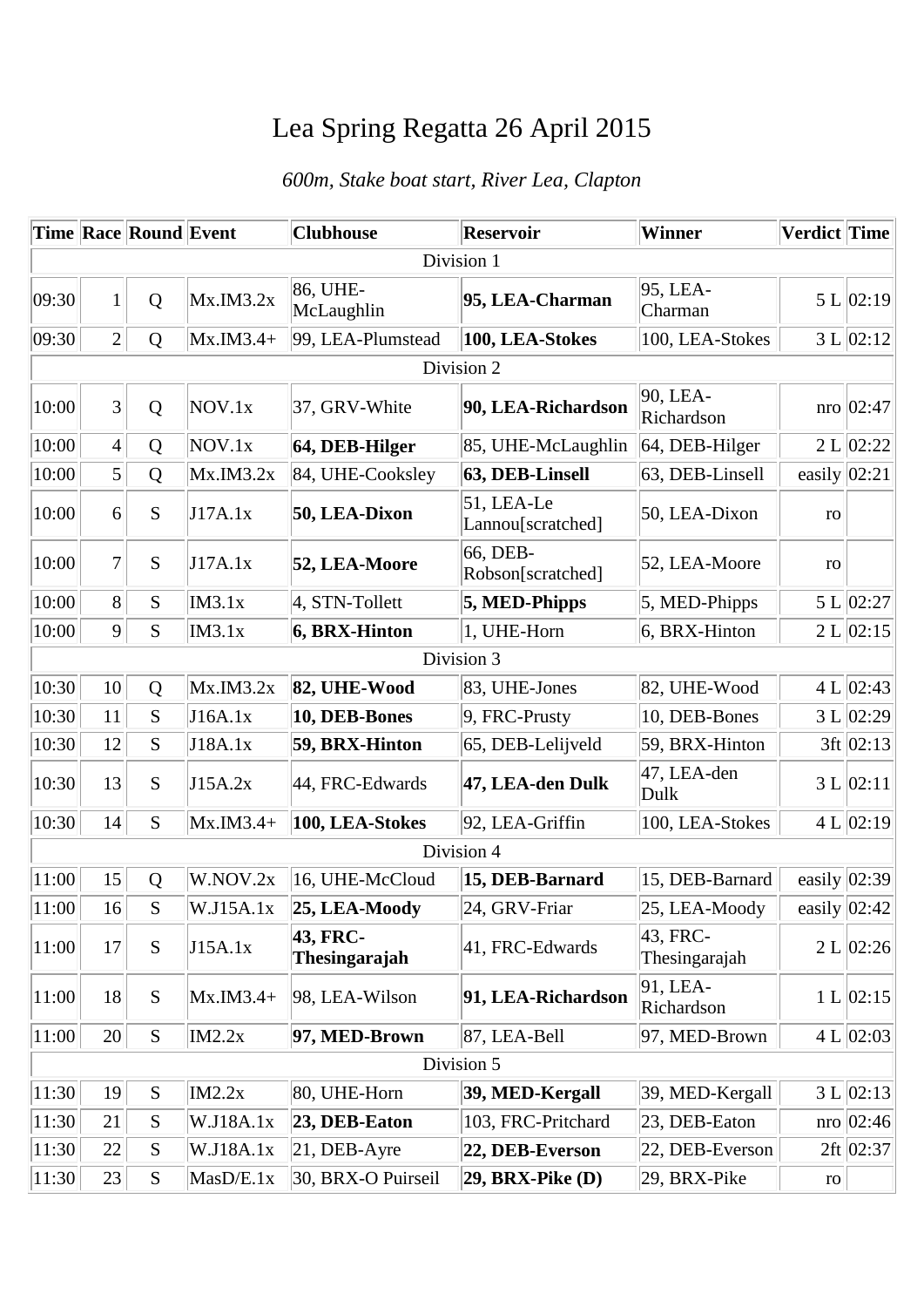|       |    |              |            | (D)[scratched]             |                                   | (D)                            |    |                            |
|-------|----|--------------|------------|----------------------------|-----------------------------------|--------------------------------|----|----------------------------|
| 11:30 | 24 | S            | MasD/E.1x  | 27, MED-Stonehouse<br>(E)  | 28, MED-Semark (E)                | 28, MED-Semark<br>(E)          |    | 2 L   02:44                |
| 11:30 | 25 | S            | Mx.M3.2x   | 95, LEA-Charman            | 63, DEB-Linsell                   | 63, DEB-Linsell                |    | 2 L   02:18                |
|       |    |              |            |                            | Division 6                        |                                |    |                            |
| 12:00 |    | S            | J16A.2x    | $36,$ GRV-Page             | 117, BRX-Pettengell               | 117, BRX-<br>Pettengell        |    | 2 L   02:26                |
| 12:00 | 26 | S            |            | $W.NOV.4x+ 93, BRX-Barton$ | 56, BRX-Over                      | 93, BRX-Barton                 | 2L |                            |
| 12:00 | 27 | S            | Mx.M3.2x   | 82, UHE-Wood               | 96, LEA-Brotherston               | 96, LEA-<br><b>Brotherston</b> |    | 3 L   02:31                |
| 12:00 | 29 | ${\bf F}$    | J18A.1x    | 59, BRX-Hinton             | 49, LEA-Skinner                   | 49, LEA-Skinner                |    | 3 L   02:17                |
| 12:00 | 30 | $\mathbf{F}$ | J17A.1x    | 50, LEA-Dixon              | 52, LEA-Moore                     | 50, LEA-Dixon                  |    | 2 L   02:11                |
| 12:00 | 32 | S            | W.J17A.2x  | 102, DEB-Everson           | 101, DEB-Bakewell                 | 102, DEB-<br>Everson           |    | 3 L   02:34                |
| 12:00 | 54 | $\mathbf F$  | J18A.2x    | 3, DEB-Bones               | 2, MED-Kokkranikal                | $ 3,$ DEB-Bones                |    | 4 L   02:15                |
|       |    |              |            |                            | Division 7                        |                                |    |                            |
| 14:00 | 33 | S            | W.J17A.2x  | 38, MED-Pattnayak          | 67, DEB-Barnard                   | 67, DEB-Barnard                |    | 3 L   02:27                |
| 14:00 | 34 | S            | NOV.1x     | 90, LEA-Richardson         | 32, GRV-Mitchell                  | 32, GRV-<br>Mitchell           |    | $\frac{1}{2}$ L 02:26      |
| 14:00 | 35 | S            | NOV.1x     | 64, DEB-Hilger             | 45, GLB-Noriel                    | 64, DEB-Hilger                 |    | $1\frac{1}{2}$ L $ 02:21 $ |
| 14:00 | 37 | $\mathbf F$  | J15A.2x    | 47, LEA-den Dulk           | 54, BRX-Marsden                   | 47, LEA-den<br>Dulk            |    | easily $ 02:17 $           |
|       |    |              |            |                            | Division 8                        |                                |    |                            |
| 14:30 | 39 | S            | W.NOV.2x   | 15, DEB-Barnard            | 17, UHE-Storrow                   | 15, DEB-Barnard                |    | 3 L   02:38                |
| 14:30 | 40 | S            | W.NOV.2x   | 14, DEB-Ayre               | 13, MED-Emerson                   | 14, DEB-Ayre                   |    | easily $ 02:39 $           |
| 14:30 | 42 | $\mathbf F$  |            | $W.NOV.4x+$ 93, BRX-Barton | 35, GRV-Ward-<br>Sutheran         | 93, BRX-Barton                 |    | 4 L   02:19                |
| 14:30 | 43 | $\mathbf{F}$ | IM3.1x     | $5$ , MED-Phipps           | $6, BRX-Hinton$                   | 6, BRX-Hinton                  |    | 1 L   02:16                |
| 14:30 | 44 | $\mathbf F$  | $Mx.M3.4+$ | 100, LEA-Stokes            | 91, LEA-Richardson                | 100, LEA-Stokes                |    | $\frac{1}{2}$ L 02:07      |
| 14:30 | 45 | $\mathbf F$  | MasD/E.1x  | $ 29, BRX-Pike(D) $        | 28, MED-Semark (E)                | 28, MED-Semark<br>(E)          |    | 1 L   02:35                |
| 14:30 | 50 | $\mathbf F$  | W.IM3.2x   | $34,$ GRV-Page             | 81, UHE-Cooksley                  | $ 34, \text{GRV-Page} $        |    | ro $ 02:34 $               |
|       |    |              |            |                            | Division 9                        |                                |    |                            |
| 15:00 | 36 | ${\bf F}$    | J16A.1x    | 10, DEB-Bones              | $ 11,$ DEB-Hilger                 | 11, DEB-Hilger                 |    | 3 L   02:15                |
| 15:00 | 41 | $\mathbf{F}$ | W.J18A.1x  | 23, DEB-Eaton              | 22, DEB-Everson                   | 22, DEB-Everson                |    | $1\frac{1}{2}$ L $ 02:38 $ |
| 15:00 | 46 | $\mathbf F$  | J15A.1x    | 43, FRC-<br>Thesingarajah  | 42, FRC-Hanley                    | 43, FRC-<br>Thesingarajah      |    | 2 L   02:27                |
| 15:00 | 47 | $\mathbf F$  | MasF.1x    | 88, LEA-O'Shea             | 33, STN-Tollett                   | 88, LEA-O'Shea                 |    | $1\frac{1}{2}$ L $ 02:30 $ |
| 15:00 | 48 | $\mathbf{F}$ |            | $W.J15A.4x+ 55, BRX-Rose$  | 46, LEA-Froggatt-<br><b>Brown</b> | 46, LEA-<br>Froggatt-Brown     |    | 3 L   02:23                |